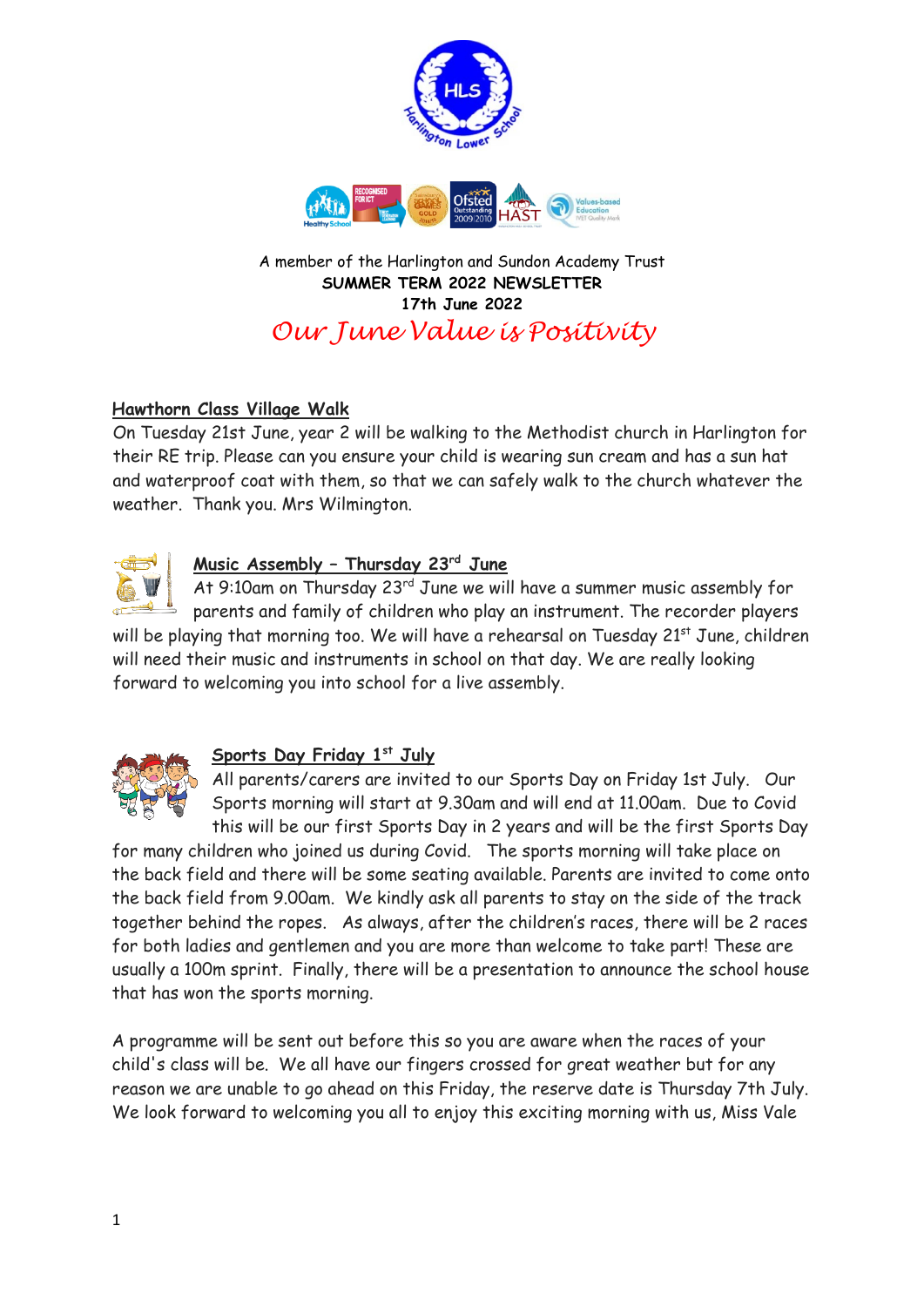

| Oak                | Sophie Elwes<br>$\blacksquare$ |
|--------------------|--------------------------------|
| Chestnut class     | Connor Claxton                 |
| Hawthorn class     | - Chloe Haddad                 |
| Rowan class        | Alex Bwye-Horne                |
| <b>Beech Class</b> | - Theo Carter                  |

#### **Absence**

If your child is absent for any reason, please inform the office on **each and every day** of your child's absence, with details of why they cannot come to school. The office can be contacted on telephone: 01525 752500 or email: office@harlingtonlower.co.uk Thank you.

## **Children and Young Peoples Plan 2022-25**

Central Bedfordshire Council, Bedfordshire Luton and Milton Keynes Clinical Commissioning Group (CCG), East London Foundation Trust (ELFT), Cambridgeshire Community Services (CCS), SNAP Parent Carer Forum and Bedfordshire Police are working together on the Children and Young People's Plan for 2022-25.

The Central Bedfordshire Children and Young People's Plan 2018-21 explained how services would work together to support and help children and young people to enjoy life, have high aspirations and reach their goals. They are updating the Plan for 2022-25 and sent out a survey to get your thoughts. The previous plan was created and delivered before and during the pandemic. They know that the pandemic has disproportionately affected children and young people, so it will be important for them to ensure the Plan outlines the right services and support for them to be the best they can be.

Following the survey, the organising group are now holding two co-production workshops to make sure the plan reflects the views of the community. They would like to invite parents / carers to take part in one of these two workshops on

either **Wednesday 22nd June 2022 between 4pm – 6pm** or **Thursday 23rd June 2022 between 10am – 12pm.** The workshops will take place via Microsoft Teams.

Places are limited to 30 attendees per workshop and tickets are available until 12pm the day prior to the workshop. Please register your expression of interest using one of the links below:

## **Wednesday 22nd June, 4pm – 6pm:**

[www.eventbrite.co.uk/e/children-and-young-peoples-plan-co-production-workshop-for](https://lnks.gd/l/eyJhbGciOiJIUzI1NiJ9.eyJidWxsZXRpbl9saW5rX2lkIjoxMDAsInVyaSI6ImJwMjpjbGljayIsImJ1bGxldGluX2lkIjoiMjAyMjA2MTYuNTk0OTY5MTEiLCJ1cmwiOiJodHRwczovL2V1cjAyLnNhZmVsaW5rcy5wcm90ZWN0aW9uLm91dGxvb2suY29tLz91cmw9aHR0cCUzQSUyRiUyRnd3dy5ldmVudGJyaXRlLmNvLnVrJTJGZSUyRmNoaWxkcmVuLWFuZC15b3VuZy1wZW9wbGVzLXBsYW4tY28tcHJvZHVjdGlvbi13b3Jrc2hvcC1mb3ItcGFyZW50cy10aWNrZXRzLTM1OTUwMzc0NDM3NyZkYXRhPTA1JTdDMDElN0NBbmlzYS5OYXNpciU0MGNlbnRyYWxiZWRmb3Jkc2hpcmUuZ292LnVrJTdDYzI4MGFmOTJkNGVhNDA2M2Q2YzAwOGRhNGY4NjQyNmElN0MyMWQ4YTFlZTA3ODc0Mzc0YjI1OTRlODcwNThhZmYxNSU3QzAlN0MwJTdDNjM3OTA5NzM1Mjk3MDcwMzMzJTdDVW5rbm93biU3Q1RXRnBiR1pzYjNkOGV5SldJam9pTUM0d0xqQXdNREFpTENKUUlqb2lWMmx1TXpJaUxDSkJUaUk2SWsxaGFXd2lMQ0pYVkNJNk1uMCUzRCU3QzMwMDAlN0MlN0MlN0Mmc2RhdGE9Nm5kSXN4T2RVOHNlV21qMGlvOXJGbmxTb2s4aXU3TmZOb291bzZSRDBobyUzRCZyZXNlcnZlZD0wIn0.4sA6kghgHM87TCFrPzY0bWOCeAIEbRnuocOCePHSw-w/s/936300708/br/133185665468-l)[parents-tickets-359503744377](https://lnks.gd/l/eyJhbGciOiJIUzI1NiJ9.eyJidWxsZXRpbl9saW5rX2lkIjoxMDAsInVyaSI6ImJwMjpjbGljayIsImJ1bGxldGluX2lkIjoiMjAyMjA2MTYuNTk0OTY5MTEiLCJ1cmwiOiJodHRwczovL2V1cjAyLnNhZmVsaW5rcy5wcm90ZWN0aW9uLm91dGxvb2suY29tLz91cmw9aHR0cCUzQSUyRiUyRnd3dy5ldmVudGJyaXRlLmNvLnVrJTJGZSUyRmNoaWxkcmVuLWFuZC15b3VuZy1wZW9wbGVzLXBsYW4tY28tcHJvZHVjdGlvbi13b3Jrc2hvcC1mb3ItcGFyZW50cy10aWNrZXRzLTM1OTUwMzc0NDM3NyZkYXRhPTA1JTdDMDElN0NBbmlzYS5OYXNpciU0MGNlbnRyYWxiZWRmb3Jkc2hpcmUuZ292LnVrJTdDYzI4MGFmOTJkNGVhNDA2M2Q2YzAwOGRhNGY4NjQyNmElN0MyMWQ4YTFlZTA3ODc0Mzc0YjI1OTRlODcwNThhZmYxNSU3QzAlN0MwJTdDNjM3OTA5NzM1Mjk3MDcwMzMzJTdDVW5rbm93biU3Q1RXRnBiR1pzYjNkOGV5SldJam9pTUM0d0xqQXdNREFpTENKUUlqb2lWMmx1TXpJaUxDSkJUaUk2SWsxaGFXd2lMQ0pYVkNJNk1uMCUzRCU3QzMwMDAlN0MlN0MlN0Mmc2RhdGE9Nm5kSXN4T2RVOHNlV21qMGlvOXJGbmxTb2s4aXU3TmZOb291bzZSRDBobyUzRCZyZXNlcnZlZD0wIn0.4sA6kghgHM87TCFrPzY0bWOCeAIEbRnuocOCePHSw-w/s/936300708/br/133185665468-l) 

**Thursday 23rd June, 10am – 12pm:**

[https://www.eventbrite.com/e/children-and-young-peoples-plan-co-production](https://lnks.gd/l/eyJhbGciOiJIUzI1NiJ9.eyJidWxsZXRpbl9saW5rX2lkIjoxMDEsInVyaSI6ImJwMjpjbGljayIsImJ1bGxldGluX2lkIjoiMjAyMjA2MTYuNTk0OTY5MTEiLCJ1cmwiOiJodHRwczovL2V1cjAyLnNhZmVsaW5rcy5wcm90ZWN0aW9uLm91dGxvb2suY29tLz91cmw9aHR0cHMlM0ElMkYlMkZ3d3cuZXZlbnRicml0ZS5jb20lMkZlJTJGY2hpbGRyZW4tYW5kLXlvdW5nLXBlb3BsZXMtcGxhbi1jby1wcm9kdWN0aW9uLXdvcmtzaG9wLWZvci1wYXJlbnRzLXRpY2tldHMtMzY3NTc4NDQ2MDI3JmRhdGE9MDUlN0MwMSU3Q0FuaXNhLk5hc2lyJTQwY2VudHJhbGJlZGZvcmRzaGlyZS5nb3YudWslN0NjMjgwYWY5MmQ0ZWE0MDYzZDZjMDA4ZGE0Zjg2NDI2YSU3QzIxZDhhMWVlMDc4NzQzNzRiMjU5NGU4NzA1OGFmZjE1JTdDMCU3QzAlN0M2Mzc5MDk3MzUyOTcwNzAzMzMlN0NVbmtub3duJTdDVFdGcGJHWnNiM2Q4ZXlKV0lqb2lNQzR3TGpBd01EQWlMQ0pRSWpvaVYybHVNeklpTENKQlRpSTZJazFoYVd3aUxDSlhWQ0k2TW4wJTNEJTdDMzAwMCU3QyU3QyU3QyZzZGF0YT1wSXNsTlRPQ0lKd3JhT2slMkZETERhWkVkVFkwcTVmOWgyR1MxMldjS1pNNzglM0QmcmVzZXJ2ZWQ9MCJ9.es3dX9OnSRVu7n_5v44lIfI-Z-KjkGfoCoUzZpaoF2U/s/936300708/br/133185665468-l)[workshop-for-parents-tickets-](https://lnks.gd/l/eyJhbGciOiJIUzI1NiJ9.eyJidWxsZXRpbl9saW5rX2lkIjoxMDEsInVyaSI6ImJwMjpjbGljayIsImJ1bGxldGluX2lkIjoiMjAyMjA2MTYuNTk0OTY5MTEiLCJ1cmwiOiJodHRwczovL2V1cjAyLnNhZmVsaW5rcy5wcm90ZWN0aW9uLm91dGxvb2suY29tLz91cmw9aHR0cHMlM0ElMkYlMkZ3d3cuZXZlbnRicml0ZS5jb20lMkZlJTJGY2hpbGRyZW4tYW5kLXlvdW5nLXBlb3BsZXMtcGxhbi1jby1wcm9kdWN0aW9uLXdvcmtzaG9wLWZvci1wYXJlbnRzLXRpY2tldHMtMzY3NTc4NDQ2MDI3JmRhdGE9MDUlN0MwMSU3Q0FuaXNhLk5hc2lyJTQwY2VudHJhbGJlZGZvcmRzaGlyZS5nb3YudWslN0NjMjgwYWY5MmQ0ZWE0MDYzZDZjMDA4ZGE0Zjg2NDI2YSU3QzIxZDhhMWVlMDc4NzQzNzRiMjU5NGU4NzA1OGFmZjE1JTdDMCU3QzAlN0M2Mzc5MDk3MzUyOTcwNzAzMzMlN0NVbmtub3duJTdDVFdGcGJHWnNiM2Q4ZXlKV0lqb2lNQzR3TGpBd01EQWlMQ0pRSWpvaVYybHVNeklpTENKQlRpSTZJazFoYVd3aUxDSlhWQ0k2TW4wJTNEJTdDMzAwMCU3QyU3QyU3QyZzZGF0YT1wSXNsTlRPQ0lKd3JhT2slMkZETERhWkVkVFkwcTVmOWgyR1MxMldjS1pNNzglM0QmcmVzZXJ2ZWQ9MCJ9.es3dX9OnSRVu7n_5v44lIfI-Z-KjkGfoCoUzZpaoF2U/s/936300708/br/133185665468-l)367578446027

A £10 Amazon voucher will be gifted to all attendees. We would like to take this opportunity to thank you for your time and input in helping to shape our Children and Young People's Plan 2022-25.